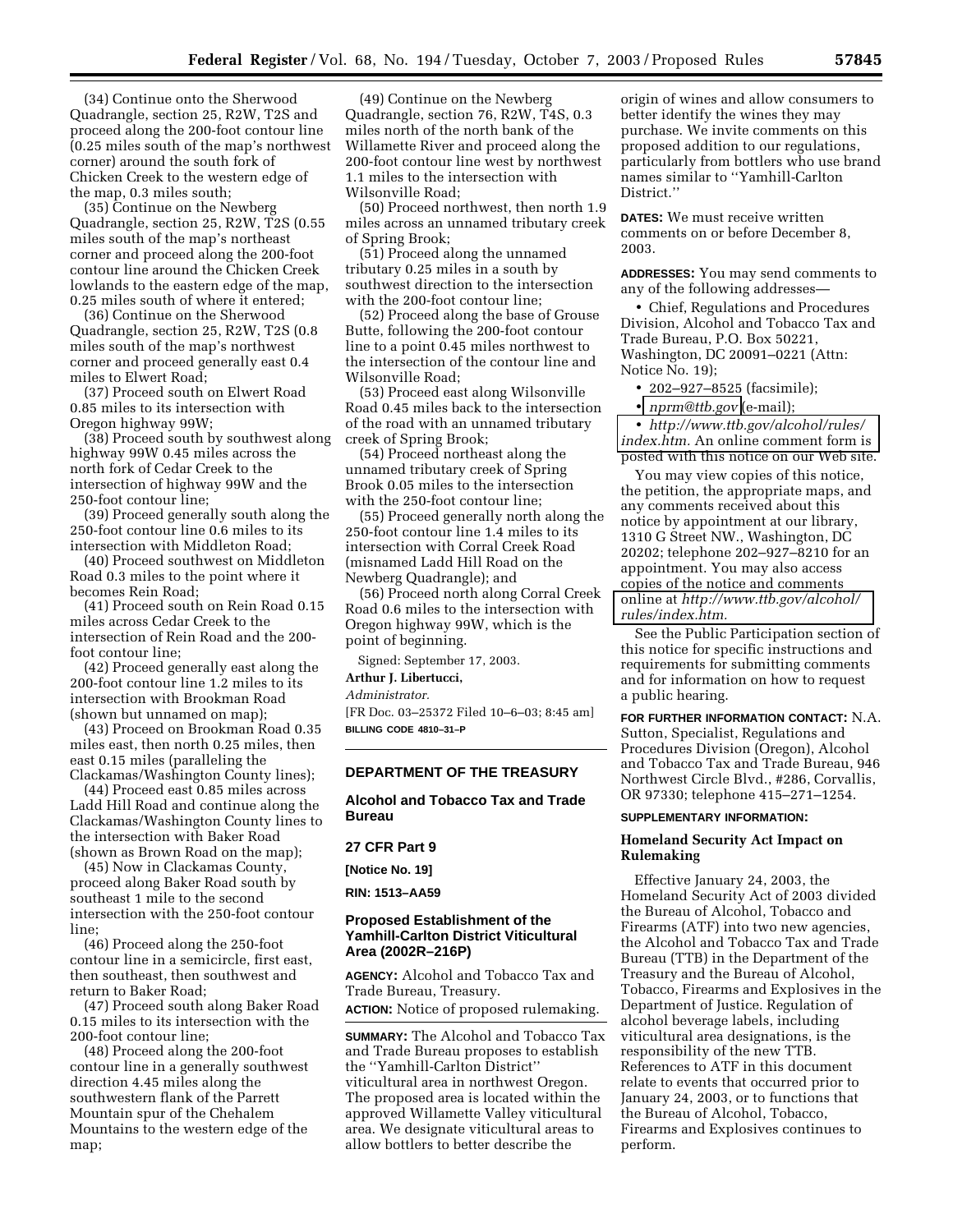## **Background on Viticultural Areas**

### *TTB Authority*

The Federal Alcohol Administration Act (FAA Act) at 27 U.S.C. 205(e) requires that alcohol beverage labels provide the consumer with adequate information regarding a product's identity, while prohibiting the use of misleading information on such labels. The FAA Act also authorizes the Secretary of the Treasury to issue regulations to carry out the Act's provisions, and the Secretary has delegated this authority to the Alcohol and Tobacco Tax and Trade Bureau.

Regulations in 27 CFR Part 4, Labeling and Advertising of Wine, allow the establishment of definitive viticultural areas and the use of their names as appellations of origin on wine labels and in wine advertisements. Title 27 CFR Part 9, American Viticultural Areas, contains the list of approved viticultural areas.

### *Definition*

Title 27 CFR 4.25(e)(1) defines an American viticultural area as a delimited grape-growing region distinguishable by geographic features whose boundaries have been delineated in subpart C of part 9. These designations allow consumers and vintners to attribute a given quality, reputation, or other characteristic of wine made from grapes grown in an area to its geographic origin.

#### *Requirements*

Section 4.25(e)(2) outlines the procedure for proposing an American viticultural area. Anyone interested may petition TTB to establish a grapegrowing region as a viticultural area. The petition must include—

• Evidence that the proposed viticultural area is locally or nationally known by the name specified in the petition;

• Historical or current evidence that the boundaries of the proposed viticultural area are as specified in the petition;

• Evidence of growing conditions, such as climate, soils, elevation, physical features, etc., that distinguish the proposed area from surrounding areas;

• A description of the specific boundaries of the proposed viticultural area, based on features shown on United States Geological Survey (USGS) maps or USGS-approved maps; and

• Copies of the appropriate map(s) with the boundaries prominently marked.

### *Impact on Current Wine Labels*

As appellations of origin, viticultural area names have geographic significance. Our 27 CFR part 4 label regulations prohibit the use of a brand name with geographic significance on a wine unless the wine meets the appellation of origin requirements for the named area. Our regulations also prohibit any other label references that suggest an origin other than the true place of origin of the wine.

If we establish this proposed viticultural area, bottlers who use brand names, including trademarks like Yamhill-Carlton District, must ensure that their existing products are eligible to use the viticultural area's name as an appellation of origin. For a wine to be eligible, at least 85 percent of the grapes in the wine must have been grown within the viticultural area, and the wine must meet the other requirements of 27 CFR 4.25(e)(3). If a wine is not eligible for the appellation, the bottler must change the brand name or other label reference and obtain approval of a new label.

Different rules apply to wines in this category that have brand names traceable to labels approved prior to July 7, 1986. See 27 CFR 4.39(i) for details. In addition, if you use the viticultural area name on a wine label in a context other than an appellation of origin, the general prohibitions against misleading representation in 27 CFR part 4 apply.

### **Yamhill-Carlton District Petition**

#### *General Background*

We have received a petition from Alex Sokol-Blosser, Secretary of the North Willamette Valley AVA Group, and Ken Wright, on behalf of the winegrowers of the proposed Yamhill-Carlton District, proposing a new viticultural area to be called the ''Yamhill-Carlton District.'' The proposed viticultural area, which is limited to lands at or above 200 feet in elevation and below 1,000 feet in elevation, is wholly within Yamhill and Washington Counties and also falls within the approved boundaries of the Willamette Valley viticultural area in northwest Oregon. It is located approximately 35 miles southwest of Portland, Oregon, and 25 miles inland from the Pacific Ocean. It includes a total of 20,900 acres. However, when the acreage below 200 feet in elevation and above 1,000 feet in elevation is subtracted, the total acreage included in the proposed American viticultural area is 8,500 acres. The petitioner decided to use soil and elevation and, to a lesser extent, climate, as the primary factors in defining the boundaries of the proposed area. At the time of this proposal, 26

known vineyards exist in the proposed American viticultural area, with approximately 650 acres planted to grapes, with more added each year.

The petitioner's proposal is unusual in that the proposed boundaries encompass land that will not be part of the proposed viticultural area. Land below 200 feet and above 1,000 feet will be excluded due to soil and climate differences with land between those elevations. A precedent does exist for such a viticultural area. Within the boundaries of the Mendocino Ridge viticultural area, only land at or above the 1200-foot elevation is included in the viticultural area (See 27 CFR 9.158 and T.D. ATF–392 at 62 FR 55512, October 27,1997). However, because of the unusual nature of such boundaries, TTB is particularly interested in public comments on the proposed Yamhill-Carlton District boundaries. Specifically, does the evidence regarding elevation support the exclusion of some of the land lying within the proposed area's outer boundaries?

## *Name Evidence*

The petitioner indicates the area is locally known as the Yamhill-Carlton District. The cities of Yamhill and Carlton, Oregon, are 3 miles apart, lie at the center of the proposed viticultural area, and have had strong ties throughout their histories. Both were incorporated over 100 years ago and have existed as separate cities since that time. The hyphenated expression of the cities' names has been used since 1853 with the establishment of the Yamhill-Carlton Pioneer Cemetery. Also, the Yamhill-Carlton Union High School has existed since the two high schools merged in 1955 and currently operates under supervision of the Yamhill-Carlton School District, which was formed in 1996. Further evidence of the ties between the two communities was a shared newspaper, the ''Carlton-Yamhill Review.'' The cities of Yamhill and Carlton, as well as the Yamhill-Carlton Pioneer Cemetery, are found within the boundaries of the USGS Carlton Quadrangle, 7.5 minute series, topographic map.

### *Boundary Evidence*

The petitioner submitted evidence that is based primarily on soil and elevation, and to a lesser extent, climate, as factors in defining the boundaries of the proposed area, as well as historical information relating to viticultural activity. The petitioner describes the proposed Yamhill-Carlton District as a south-facing bowl containing a series of horseshoe-shaped, eroded hills,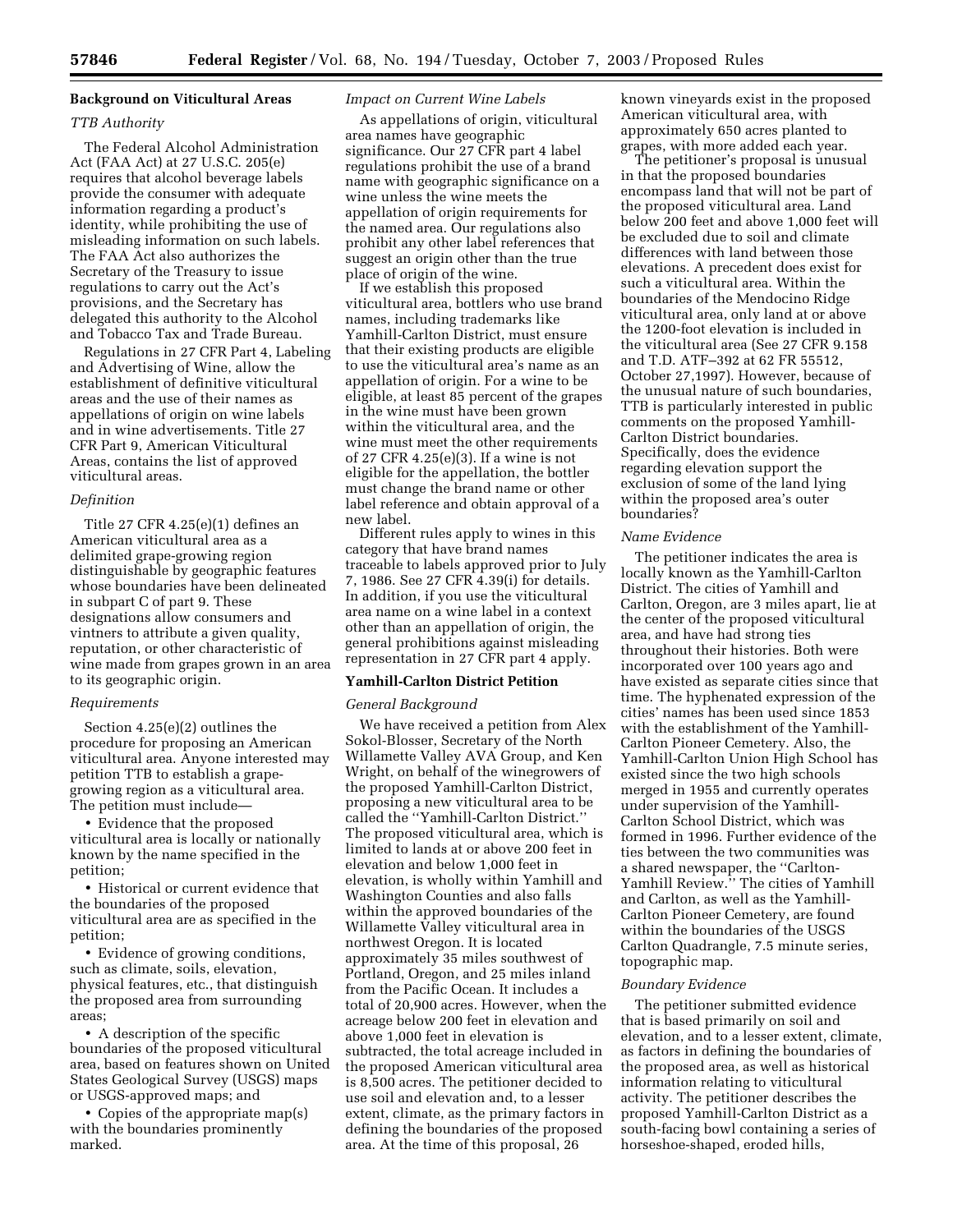comprised of sedimentary parent material.

The western boundary of the proposed area is based on the change of the sedimentary soils from the volcanic soils of the coastal range of hills. The higher elevations of the coastal hills to the west, generally ranging from 1,000– 2,000 feet, are much cooler than the proposed area and have proven unsuitable for the production of vinifera varietals. At the southwestern boundary, the almost purely sedimentary parent material of the proposed Yamhill-Carlton District changes to a mix of basalt, slate, and sedimentary material. The southern boundary transitions to valley floor that contains deep soil comprised of Willamette silts. The frostprone nature of this lower elevation area, combined with its high permeability and fertility, make it unsuitable for production of quality vinifera grape varieties. Abbey and Kuehne Roads serve as the eastern border of the proposed area and mark the change of sedimentary parent material to volcanic soil of the Red Hills of Dundee, as well as highlight a natural drainage between the two areas.

Millican Creek drains along this boundary, flowing from north to south and eventually joining the Yamhill River near the town of Lafayette. The Chehalem Creek estuary is a vast drainage area that separates the proposed Yamhill-Carlton District from the Ribbon Ridge area (a spur of the Chehalem Mountains) to the east. While the two areas are both based on sedimentary material, the proposed Yamhill-Carlton District sedimentary soil is generally coarser in texture and subject to more faulting, uplifts, and erosion than the soils of Ribbon Ridge.

The Wapato Lake Bed serves as a large, low drainage area on the northeastern boundary of the proposed Yamhill-Carlton District, separating it from the Chehalem Mountains. The soils of these two areas are vastly different in that the proposed Yamhill-Carlton District is highly eroded sedimentary parent material while the Chehalem Mountains, which lie across the Wapato Lake Bed, are formed from wind-blown mixed material and overlying basalt. Finally, the northern border of the proposed area coincides with the vast low areas of Patton Valley with predominately wind-blown soil.

Regarding historical evidence, two vineyards can lay claim to being first planted in the proposed Yamhill-Carlton viticultural area. In 1974, Roy and Betty Wahle planted 8 acres of vinifera grapes comprised of Pinot Noir, Chardonnay, Riesling, and Gewurztraminer. That same year, Pat

and Joe Campbell planted Elk Cove Vineyards, an 8-acre plot comprised of Pinot Noir and Chardonnay. The next significant era of planting occurred between 1989 and 1992. Doe Ridge Vineyard, McCrone Vineyard, Shea Vineyard, Stag Hollow Vineyard, and Willakenzie Estate combined to plant a total of 183 acres during this period.

The first commercial wine from the proposed Yamhill-Carlton area was the 1977 Elk Cove Estate Pinot Noir. As of the date of this petition, 10 commercial wineries operate within the boundaries of the proposed area.

## *Growing Conditions*

#### Distinctive Geographic Features

The petitioner describes the proposed Yamhill-Carlton District viticultural area as a south-facing bowl consisting of a horseshoe-shaped series of highly eroded hills comprised of sedimentary parent material bordered by a highelevation coastal range to the west, a cooler maritime-influenced area to the south, and natural lowland drainage areas to the east and north. The soils contained in the proposed Yamhill-Carlton District differ from those in surrounding areas either by basic rock or age of the parent material.

### Soil

The petitioner states that the most significant feature that separates the proposed Yamhill-Carlton District from nearby grape-growing regions is the predominance of ancient sedimentary soils. He believes these soils impart distinct and unique characteristics to the fruit they grow. Wines made from grapes grown in these sedimentary soils often contain distinct aromatic flavors (coffee, cocoa, anis, cedar, tobacco) not found in wines made from the same variety of fruit grown in different soils. Also the wines made from grapes grown in these sedimentary soils are consistently lower in acidity than wines made from grapes grown in basaltic or wind-blown soils.

According to ''The Roadside Geology of Oregon'' (David Alt and Donald W. Hyndman), the soils of the proposed Yamhill-Carlton District, formed in the Eocene era, were derived from marine sediments and ocean floor volcanic basalt that have a high water-holding capacity with moderate to high erosion levels. A map prepared by Alan Campbell of NW Vineyards on the vineyard soils of Yamhill County shows that the western hills of the proposed Yamhill-Carlton District are comprised of two soils groups, Willakenzie on the lower elevation slopes and Peavine on the upper slopes. Peavine soils

dominate the northern section of the proposed viticultural area, while the eastern slopes are comprised of Wellsdale and Willakenzie soil series. The petitioner states that the sedimentary soils of the proposed Yamhill-Carlton District are millions of years older than the soils in the surrounding areas.

By contrast, the petitioner states that the Eola Hills (south of the proposed Yamhill-Carlton District), Chehalem Mountains (north and east of the proposed Yamhill-Carlton District), and Red Hills (southeast of the proposed Yamhill-Carlton District) are dominated by volcanic-based soils formed in the Miocene Era. The Eola Hills area has predominately basalt soil series (Neika, Gelderman, Ritner) that are characterized by their low water capacity, slow permeability, and moderate erosion level. The Chehalem Mountains have a combination of Columbia River basalt, ocean sedimentation, and wind-blown loess derivation soil types. The Red Hills contain soil mainly derived from Columbia River basalt lavas (largely based on the Jory series), which are moderately fertile and well drained, with slight to moderate erosion levels.

The petition documentation also states the Ribbon Ridge area, which is immediately east of the proposed district, also contains primarily sedimentary soils. However, these were formed in the Oligocene Era and are younger, finer, and more uniform than the sedimentary soils of the proposed Yamhill-Carlton District.

## Elevation

The petitioner defines the proposed Yamhill-Carlton District viticultural area as lands, within the proposed boundaries, that are at or above 200 feet in elevation and at or below 1,000 feet in elevation. The petitioner justifies the bracketed elevation with the following information. The floor of the proposed region is comprised of fine-grained soils deposited as a result of the Missoula floods, which occurred 12,000 years ago. These soils, identified as Willamette silts, occur at elevations below 200 feet and have greater depth, fertility, and water-holding capacity than soils of the proposed viticultural area. The fertility and water-holding capacity of these low soils extends the vegetative period of the vine and delays the ripening of vines planted in this area. Further, low elevation areas are also prone to frost. Conversely, areas within the proposed area with elevations greater than 1,000 feet are significantly cooler and lack necessary heat units required to properly ripen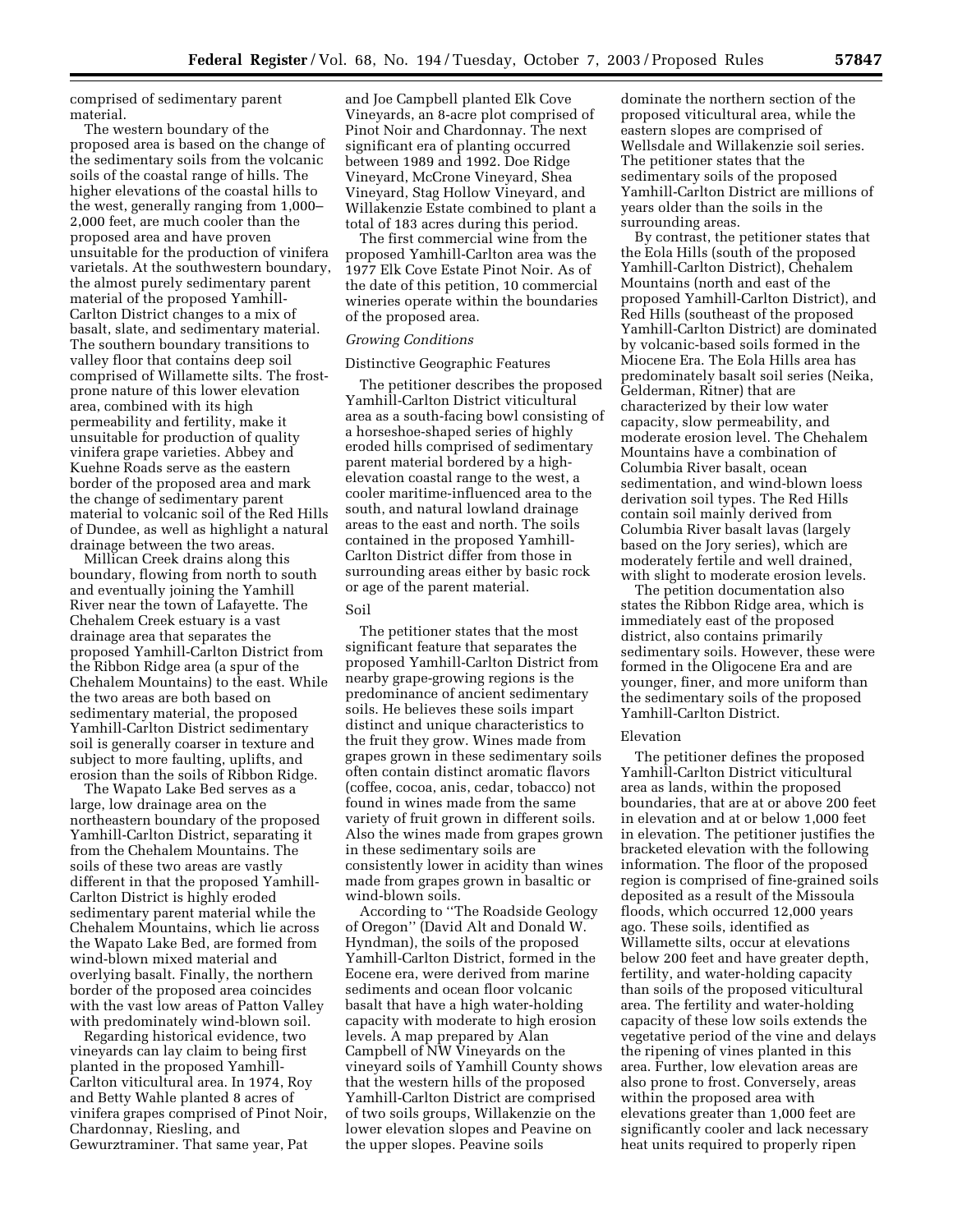wine grapes. For these reasons, the proposed Yamhill-Carlton District viticultural area is limited to lands at or above 200 feet in elevation and below 1,000 feet in elevation.

### Climate

The climate of the proposed Yamhill-Carlton District viticultural area is distinct from the surrounding areas in a number of ways. The area is bordered on the west by the Coast Mountains, which have far fewer degree-days (at 50° F) and are unsuitable for production of vinifera varietals. According to data obtained from the Oregon Climate Service, average rainfall for the proposed Yamhill-Carlton District is 42 inches, while the Coast Range receives between 80 and 110 inches per year. Further, the proposed Yamhill-Carlton District averages 18.3 days with temperatures above 90° F, while the Coast Range has 2 days.

The petitioner also submitted evidence that the areas immediately south of the proposed Yamhill-Carlton area are influenced by the cooling effect of weather systems flowing east from the Pacific Ocean through the Van Duzer Corridor, a mountain gap in the Coast Range. The corridor funnels cooling, marine, summer breezes inland toward Salem, which substantially lowers the average temperature achieved during the growing season.

However, the petitioner contends this effect quickly moderates as you move north through the proposed Yamhill-Carlton District from the Van Duzer Corridor entry into the Willamette Valley near Dallas, Oregon. For example, the petitioner submitted evidence from the Oregon Climate Service which demonstrated that the 30 year average rainfall for Dallas, Oregon (south of the proposed Yamhill-Carlton District) was 49.1 inches compared to 42 inches for the proposed viticultural area. Further, the Oregon Climate Service data on average temperatures shows that Dallas, Oregon has 51 fewer degree-days than McMinnville, Oregon (which is at the southern border of the proposed Yamhill-Carlton District) and 186 fewer degree-days than Forest Grove, Oregon (which lies 6 miles north of the proposed viticultural area).

The Patton Valley, a vast low area just north of the proposed Yamhill-Carlton District, has an annual rainfall average difference of slightly more than 2 inches when compared with the proposed viticultural area. However, the 30-year average temperature data from the Oregon Climate Service shows the area north of Patton Valley to have 135 more degree-days than the proposed Yamhill-Carlton District.

# *Boundary Description*

See the narrative boundary description of the petitioned viticultural area in the proposed regulation published at the end of this notice.

### *Maps*

The petitioner provided the required maps, and we list them in the proposed regulation.

## **Public Participation**

## *Comments Sought*

We request comments from anyone interested. Please support your comments with specific information about the proposed area's name, growing conditions, or boundaries. All comments must include this notice number and your name and mailing address. They must be legible and written in language acceptable for public disclosure.

Although we do not acknowledge receipt, we will consider your comments if we receive them on or before the closing date. We will consider comments received after the closing date if we can. We regard all comments as originals.

## *Confidentiality*

We do not recognize any submitted material as confidential. All comments are part of the public record and subject to disclosure. Do not enclose in your comments any material you consider confidential or inappropriate for public disclosure.

#### *Submitting Comments*

You may submit comments in any of four ways.

• *By mail:* You may send written comments to TTB at the address listed in the **ADDRESSES** section.

• *By facsimile:* You may submit comments by facsimile transmission to 202–927–8525. Faxed comments must— (1) Be on 8.5- by 11-inch paper; (2) Contain a legible, written signature;

- and
- (3) Be five or less pages long. This limitation assures electronic access to our equipment. We will not accept faxed comments that exceed five pages.

• *By e-mail:* You may e-mail comments to *[nprm@ttb.gov.](mailto:nprm@ttb.gov)* Comments transmitted by electronic mail must—

- (1) Contain your e-mail address;
- (2) Reference this notice number on the subject line; and
- (3) Be legible when printed on 8.5-by 11-inch paper.

• *By online form:* We provide a comment form with the online copy of this notice on our Web site at *[http://](http://www.ttb.gov/alcohol/rules/index.htm)*

*[www.ttb.gov/alcohol/rules/index.htm.](http://www.ttb.gov/alcohol/rules/index.htm)* Select the ''Send comments via email'' link under this notice number.

You may also write to the Administrator before the comment closing date to ask for a public hearing. The Administrator reserves the right to determine, in light of all circumstances, whether a public hearing will be held.

### *Public Disclosure*

You may view copies of this notice, the petition, the appropriate maps, and any comments received by appointment in our library at 1310 G Street NW., Washington, DC 20202. You may also obtain copies at 20 cents per 8.5- x 11 inch page. Contact our librarian at the above address or telephone 202–927– 8210 to schedule an appointment or to request copies of comments.

For your convenience, we will post this notice and the comments received on the TTB Web site. We may omit voluminous attachments or material that we consider unsuitable for posting. In all cases, the full comment will be available in our library. To access the online copy of this notice, visit *http:// [www.ttb.gov/alcohol/rules/index.htm.](http://www.ttb.gov/alcohol/rules/index.htm)* Select the ''View Comments'' link under this notice number to view the posted comments.

#### **Regulatory Analyses and Notices**

### *Paperwork Reduction Act*

We propose no requirement to collect information. Therefore, the provisions of the Paperwork Reduction Act of 1995, 44 U.S.C. 3507, and its implementing regulations, 5 CFR part 1320, do not apply.

### *Regulatory Flexibility Act*

We certify that this regulation, if adopted, will not have a significant economic impact on a substantial number of small entities, including small businesses. The proposal imposes no new reporting, recordkeeping, or other administrative requirements.

The establishment of viticultural areas represents neither our endorsement nor approval of the quality of wine made from grapes grown in the designated areas. Rather, this system allows us to identify areas distinct from one another. In turn, identifying viticultural areas lets wineries describe more accurately the origin of their wines to consumers and helps consumers identify the wines they purchase. Thus, any benefit derived from using a viticultural area name results from a proprietor's efforts and consumer acceptance of wines from that area. Therefore, no regulatory flexibility analysis is required.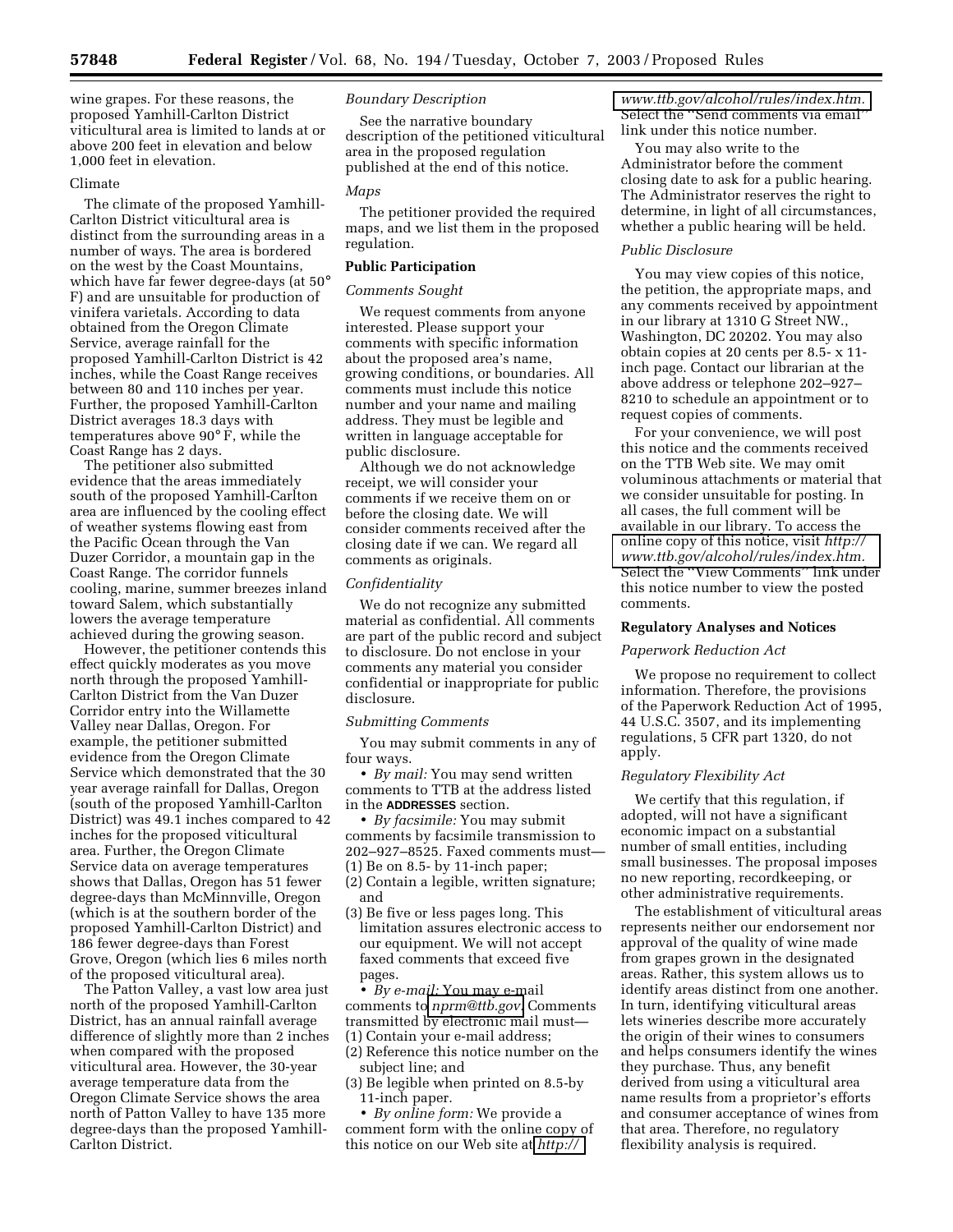### *Executive Order 12866*

This proposed rule is not a ''significant regulatory action'' as defined by Executive Order 12866. Therefore, no regulatory assessment is required.

### **Drafting Information**

Bernard J. Kipp of the Regulations and Procedures Division drafted this notice.

### **List of Subjects in 27 CFR Part 9**

Wine.

### **Authority and Issuance**

For the reasons discussed in the preamble, we propose to amend title 27, chapter 1, part 9, Code of Federal Regulations, as follows:

## **PART 9—AMERICAN VITICULTURAL AREAS**

1. The authority citation for part 9 continues to read as follows:

**Authority:** 27 U.S.C. 205.

2. Amend subpart C by adding § 9.\_ to read as follows:

## **Subpart C—Approved American Viticultural Areas**

\* \* \* \* \*

## **§ 9.**l **Yamhill-Carlton District**

(a) *Name.* The name of the viticultural area described in this section is ''Yamhill-Carlton District'.

(b) *Approved Maps.* The appropriate maps for determining the boundary of the Yamhill-Carlton District viticultural area are eight 1:24,000 scale, United States Geological Survey, 7.5 Minute Series, topographic maps. They are titled:

- (1) Gaston Quadrangle, Oregon, 1956, revised 1993;
- (2) Turner Creek Quadrangle, Oregon, 1979;
- (3) Fairdale Quadrangle, Oregon— Yamhill Co., 1979;
- (4) Muddy Valley Quadrangle, Oregon— Yamhill Co., 1979, revised 1992;
- (5) McMinnville Quadrangle, Oregon— Yamhill Co, 1957, revised 1992;
- (6) Carlton Quadrangle, Oregon— Yamhill Co., 1957, revised 1992;
- (7) Dundee Quadrangle, Oregon, 1956, revised 1993; and
- (8) Laurelwood Quadrangle, Oregon, 1956, revised 1992.
- (c) *Boundary.* The Yamhill-Carlton District viticultural area, which is limited to lands at or above 200 feet in elevation and below 1,000 feet in elevation, is located entirely in Yamhill and Washington Counties, Oregon, and also falls within the approved boundaries of the

Willamette Valley viticultural area in northwest Oregon.

(1) The point of beginning is the intersection of State highway 47 and Gaston Road, which lies within the Gaston Quadrangle. From the point of beginning:

(2) Follow Gaston Road in a westerly direction approximately 0.10 mile to the intersection with the 200-foot elevation line;

(3) Follow the 200-foot elevation line in a westerly direction approximately 1.86 miles to a point at which the 200 foot elevation line crosses South Road for the fourth and final time;

(4) Follow South Road in a generally westerly direction approximately 1.90 miles to its second intersection with the Washington County/Yamhill County line. This point is 250 feet southeast of the first intersection of South and Mt. Richmond Roads;

(5) Follow the Washington County/ Yamhill County line in a westerly direction approximately 2.12 miles to the western boundary of the Gaston Quadrangle/eastern boundary of the Turner Creek Quadrangle;

(6) From the eastern boundary of the Turner Creek Quadrangle, follow the Washington County/Yamhill County line in a westerly direction approximately 1.6 miles to the intersection of the County line and the 1,000-foot elevation line;

(7) Follow the 1,000-foot elevation line in a generally southeasterly, then generally westerly direction approximately 4.25 miles to the intersection of the 1,000-foot line and the Universal Transverse Mercator (UTM) line 4–77–000mE,

(8) Follow the UTM line 4–77–000mE due south approximately 2.98 miles to the intersection of the UTM line 4–77– 000mE and the southern boundary of the Turner Creek Quadrangle/northern boundary of the Fairdale Quadrangle;

(9) Follow UTM line 4–77–000mE due south from the northern boundary of the Fairdale Quadrangle approximately 8.62 miles to the southern boundary of the Fairdale Quadrangle/northern boundary of the Muddy Valley Quadrangle;

(10) Follow UTM line 4–77–000mE due south from the northern boundary of the Muddy Valley Quadrangle approximately 1.51 miles to the intersection of UTM line 4–77–000mE and Baker Creek Road;

(11) Follow Baker Creek Road in a generally easterly direction approximately 0.76 miles to the intersection of Baker Creek Road and the 200-foot elevation line;

(12) Follow the 200-foot elevation line until it intersects the eastern boundary of the Muddy Valley Quadrangle/

western boundary of the McMinnville Quadrangle;

(13) From the western boundary of the McMinnville Quadrangle continue to follow the same 200-foot elevation line in an easterly/northeasterly direction approximately 3.03 miles to the intersection of the 200-foot elevation line and northern boundary of the McMinnville Quadrangle/southern boundary of the Carlton Quadrangle;

(14) From the southern boundary of the Carlton Quadrangle, continue to follow the same 200-foot line in a generally northwesterly direction approximately 6.2 miles to the intersection of the 200-foot elevation line and the western boundary of the Carlton Quadrangle/eastern boundary of the Fairdale Quadrangle;

(15) From the eastern boundary of the Fairdale Quadrangle, continue to follow the same 200-foot elevation line in a generally westerly direction approximately 3.3 miles to the intersection of the 200-foot elevation line and the UTM line 4–77–000mE;

(16) Follow UTM line 44–77–000mE due north approximately 0.13 miles to the intersection of the UTM line 4–77– 000mE and the same 200-foot elevation line;

(17) Follow the same 200-foot elevation line in a generally easterly direction on the north side of Panther Creek drainage approximately 5.04 miles to the intersection of the 200-foot line and the eastern boundary of the Fairdale Quadrangle/western boundary of the Carlton Quadrangle;

(18) Follow the same 200-foot elevation line in a generally easterly, then generally northerly direction approximately 21.61 miles to the upper northwest corner of the Carlton Quadrangle where the 200-foot elevation line intersects the western boundary of the Carlton Quadrangle/ eastern boundary of the Fairdale Quadrangle;

(19) From the eastern boundary of the Fairdale Quadrangle, continue to follow the same 200-foot elevation line in a generally northwesterly, then easterly direction for approximately 0.23 miles to the intersection of the 200-foot elevation line and the eastern boundary of the Fairdale Quadrangle/western boundary of the Carlton Quadrangle;

(20) From the western boundary of the Carlton Quadrangle, continue to follow the same 200-foot elevation line in a generally easterly, then circular path approximately 0.45 miles back to the western boundary of the Carlton Quadrangle/eastern boundary of the Fairdale Quadrangle;

(21) From the eastern boundary of the Fairdale Quadrangle, continue to follow